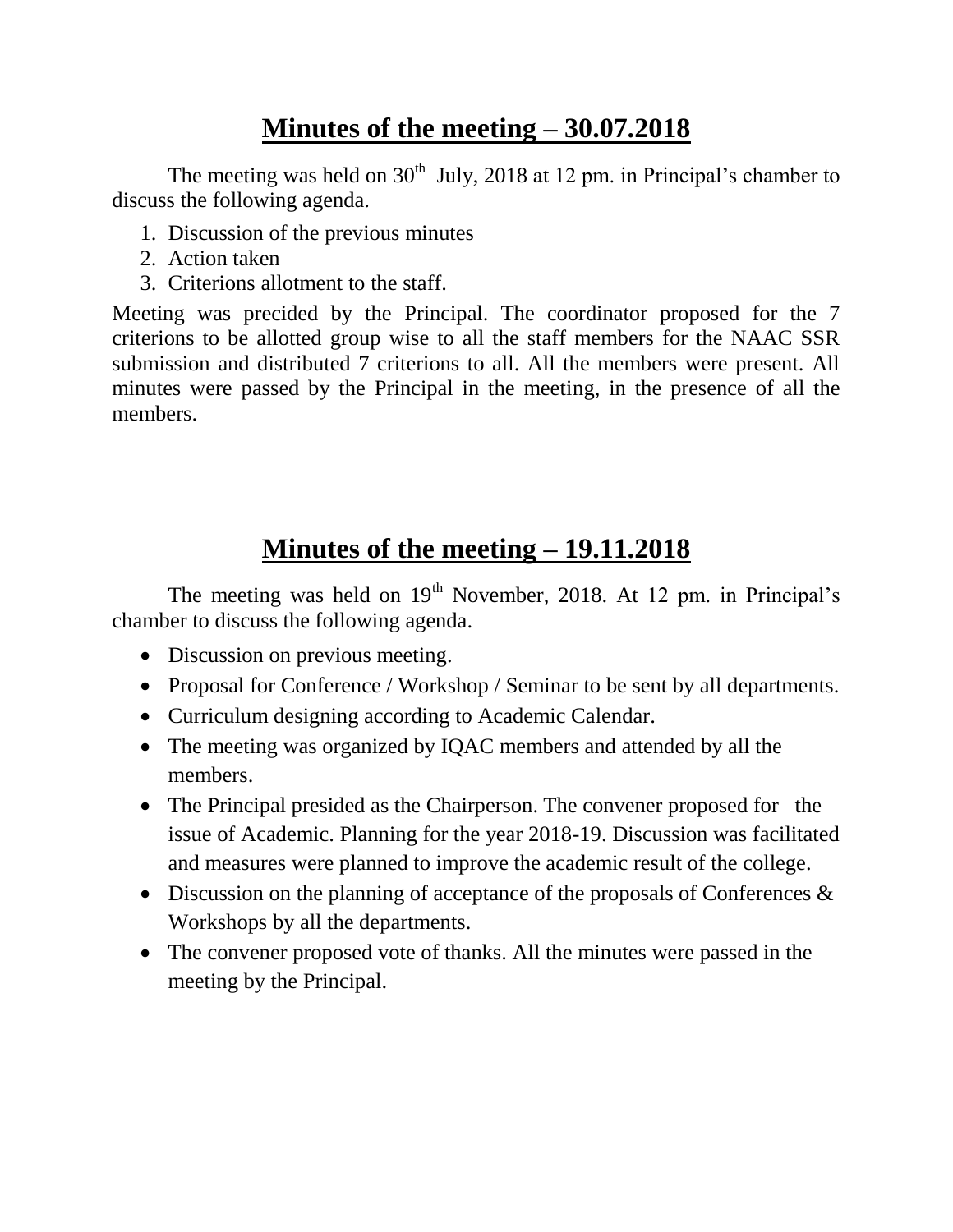## **Minutes of the meeting – 30.1.2019**

The meeting was held on  $30<sup>th</sup>$  Jan, 2019 at 11 am. Principal Dr. Shraddha Naidu precided as the chairperson. All the staff members & IQAC members attended the meeting as the NAAC report has been read by the advisor of Arya Vidya Sabha Dr. Vandana Khushalani

The agenda of the meeting is  $-$ 

- Discussion of the previous minutes
- Action taken
- Proposals for internal workshop/conference/ seminar to be sent by all departments
- $\bullet$  AOB
- The meeting was organised by the coordinator and all the members have attended the meeting.
- It was precided by the Principal and discussed on the marks/grade given by the NAAC Peer Team.
- $\bullet$  It was discussed and decided to send the proposals of conference  $\&$ workshops by all the departments.
- Other parts are also been discussed such as Innovations in Teaching Learning, Teaching Profile, Research Committee, Job Placements of Students, Bridge Courses etc.
- All the minutes were passed by the Principal in the meeting in the presence of all members.